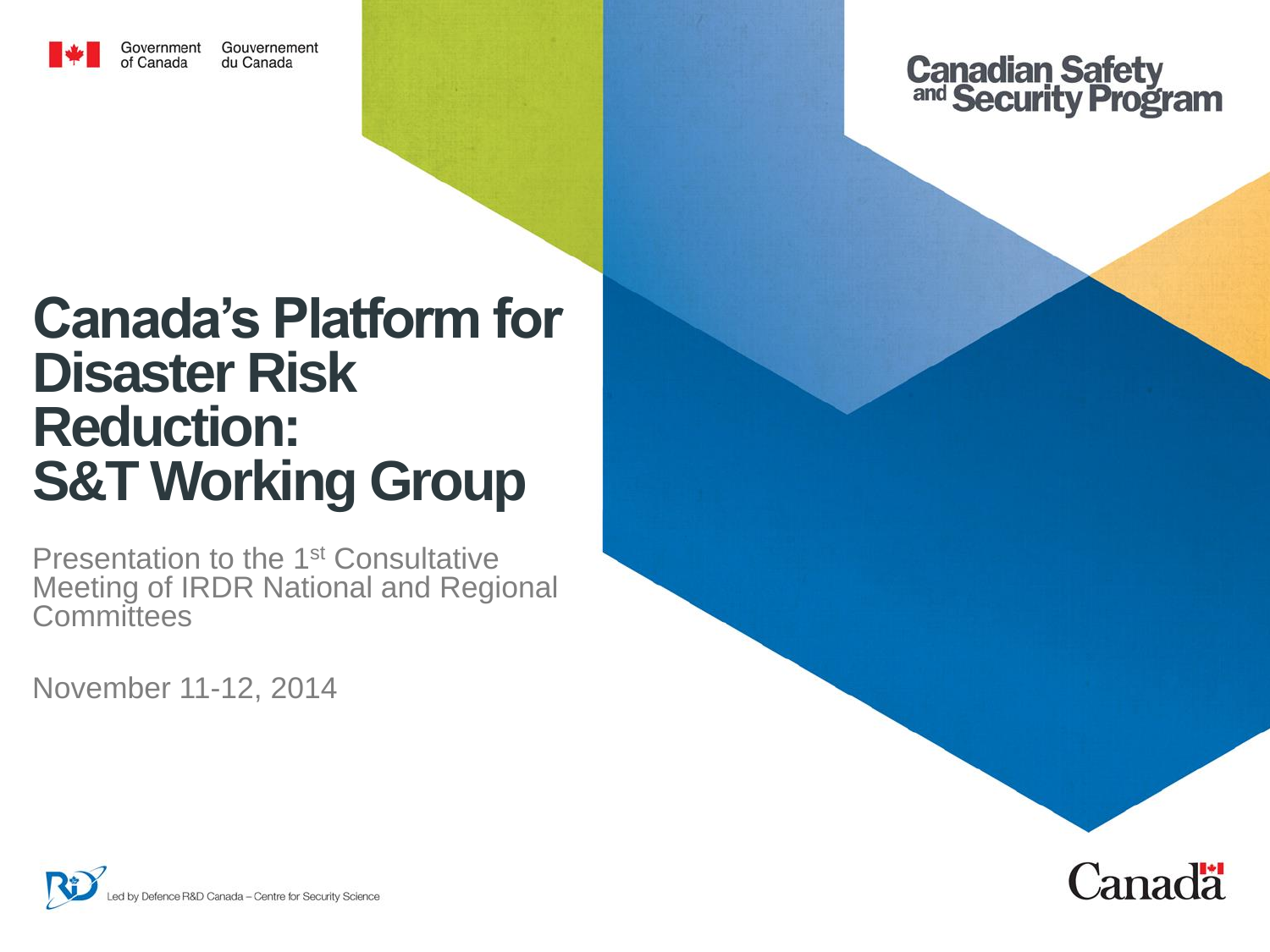

- To provide background on Canada's disaster context.
- To highlight the structure and work of Canada's Platform for Disaster Risk Reduction (DRR), and the Science and Technology (S&T) Working Group.
- To discuss linkages to the IRDR.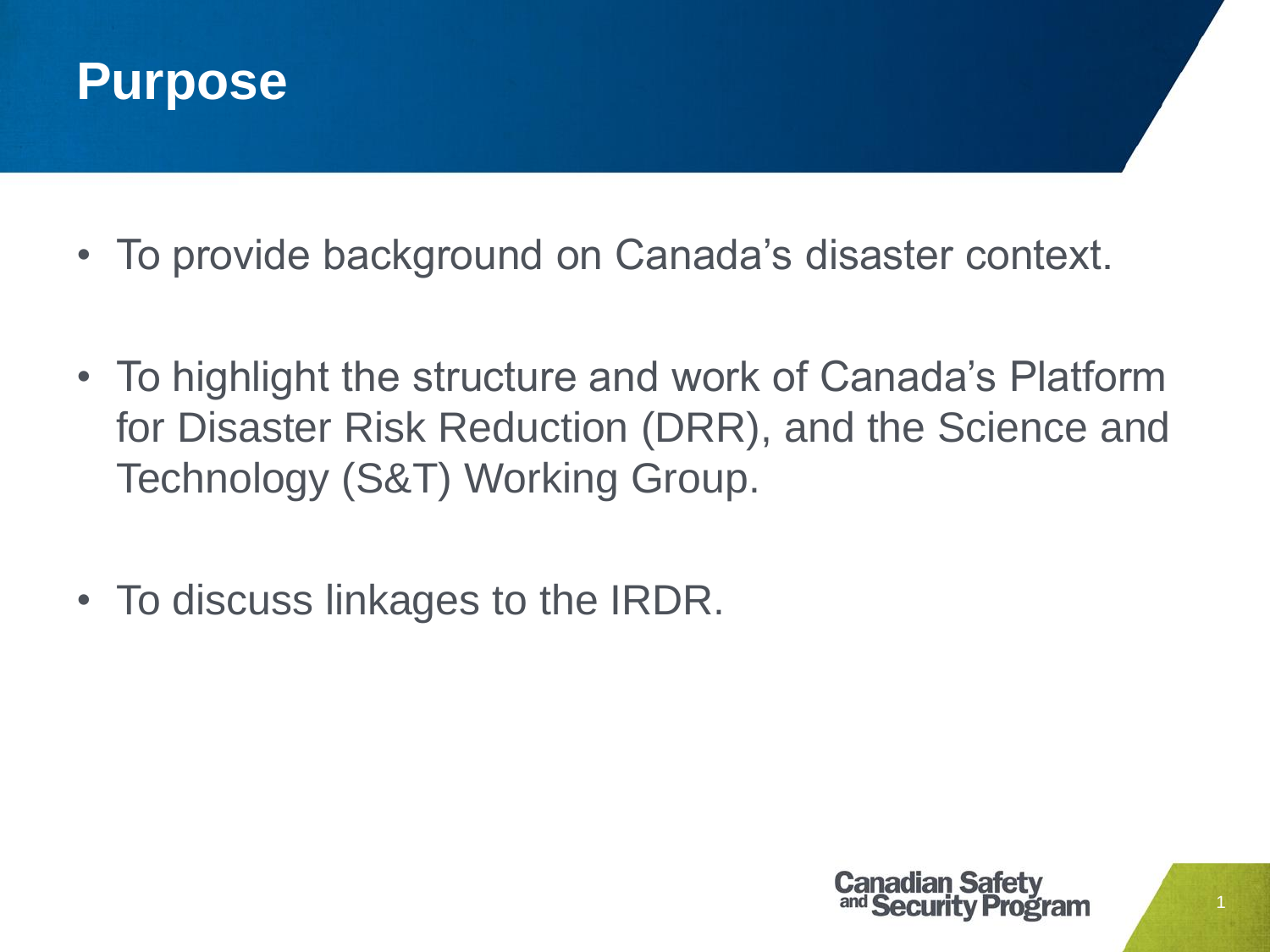#### **Disasters Context**



#### \* Adjusted to 2010 dollars.

2

**Canadian Safety<br>and Security Program**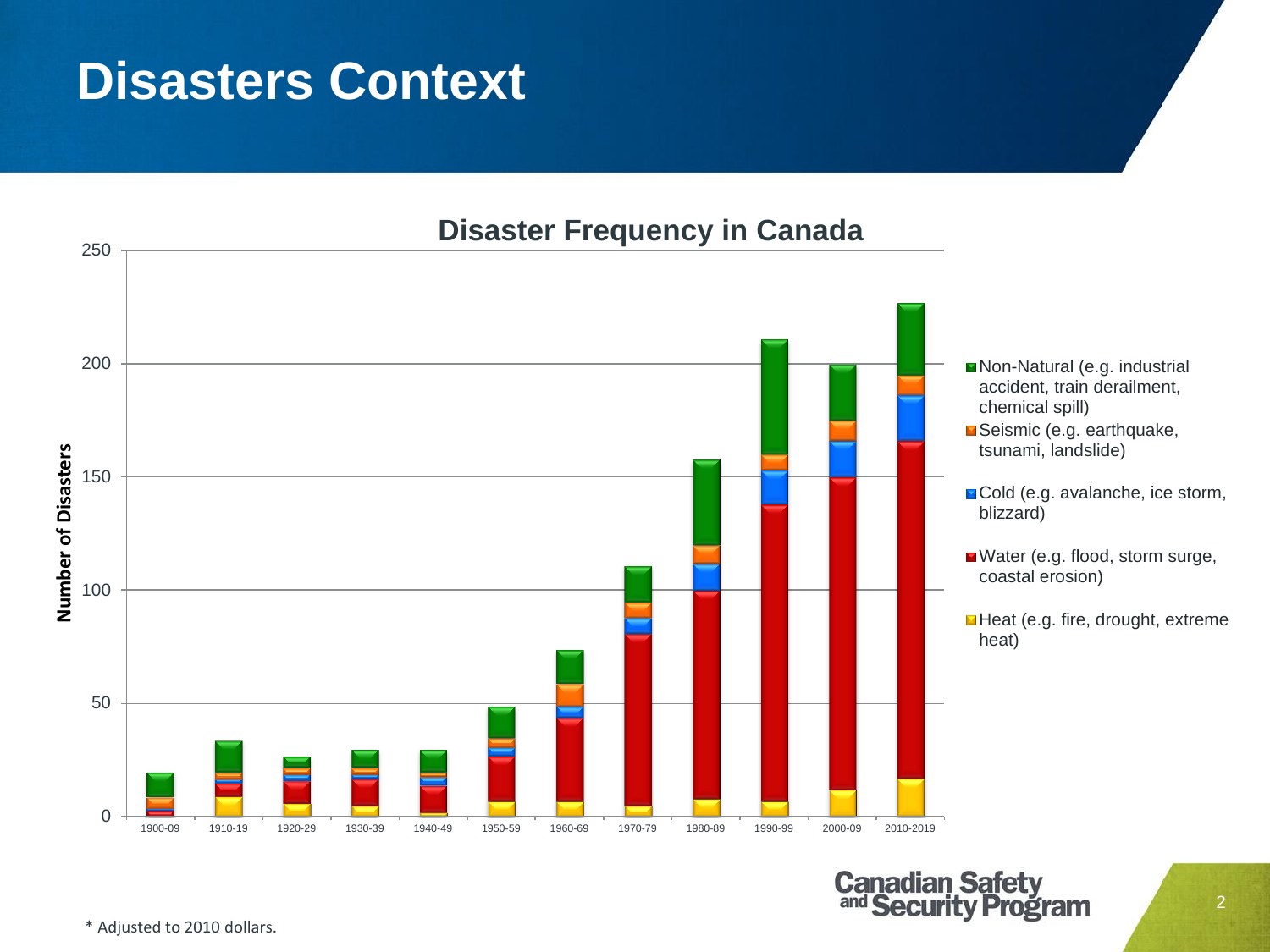#### **Disasters Context cont'd**



**Canadian Safety** and Security Program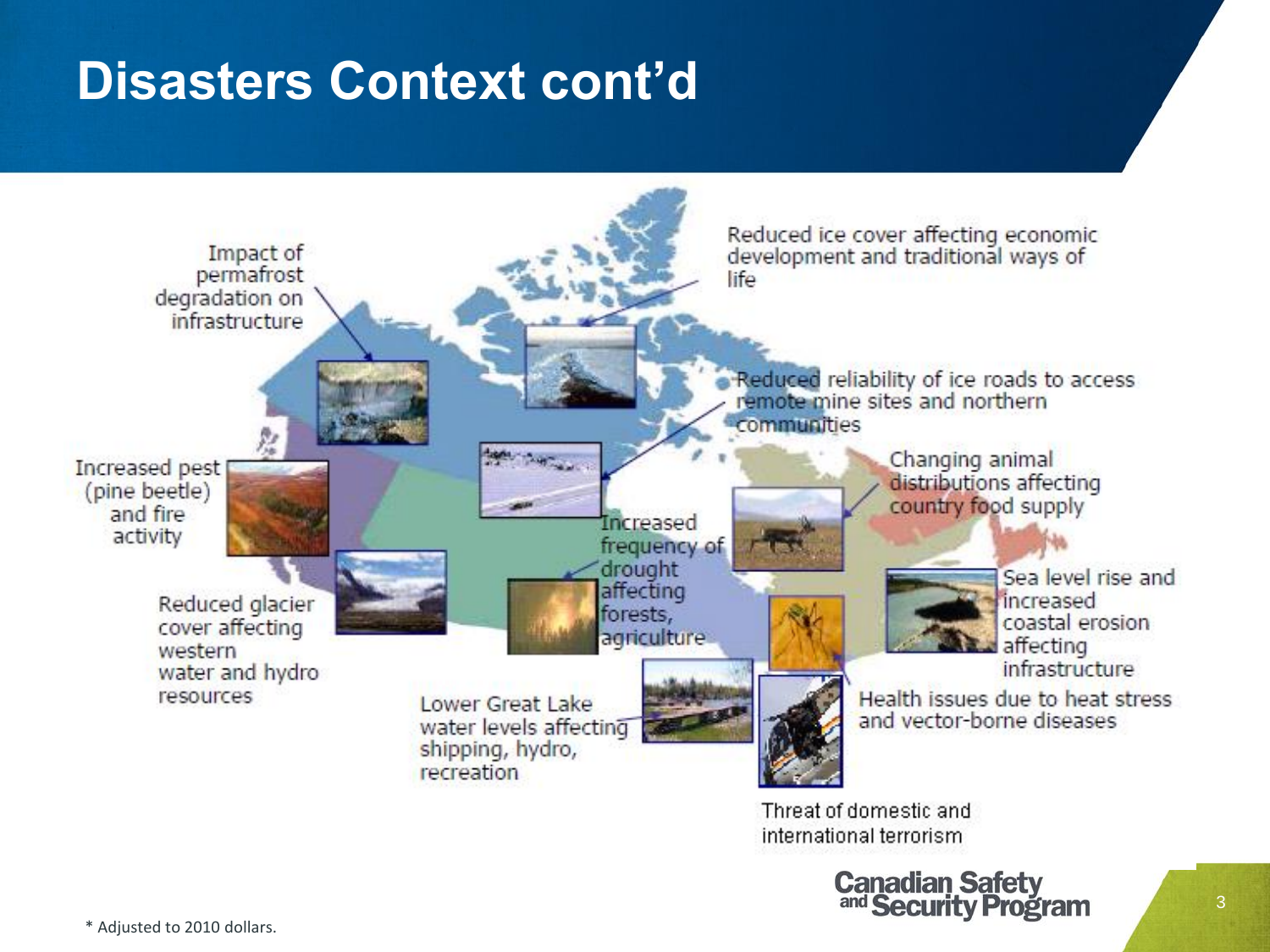### **Policy Environment**

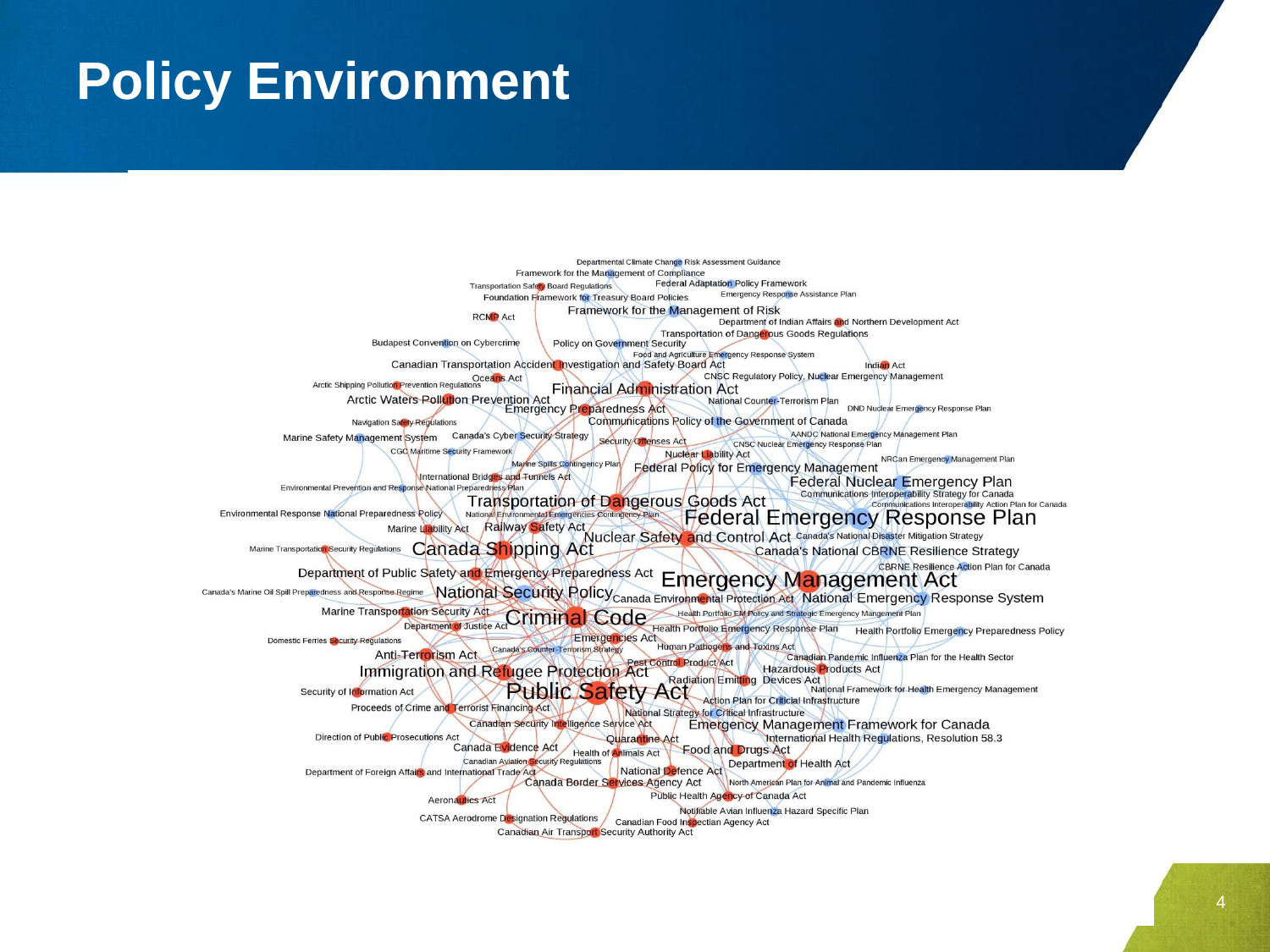# **Canada's Platform for DRR**

- **Launched:** October 26, 2010 as collaborative national body.
- **Vision:** A safer and more resilient Canada through the reduction of risks and leveraging of capacities and opportunities across all levels of government, the private sector, academia, NGOs, professional associations, Aboriginal groups, and the general public.
- **Scope:** All-hazards, in accordance with *Emergency Management Act*
- **Members:** 500+ members across four components
	- Advisory Committee
	- Working Groups
	- Secretariat
	- General Membership
- **Plenary:** Annual National Roundtable for DRR

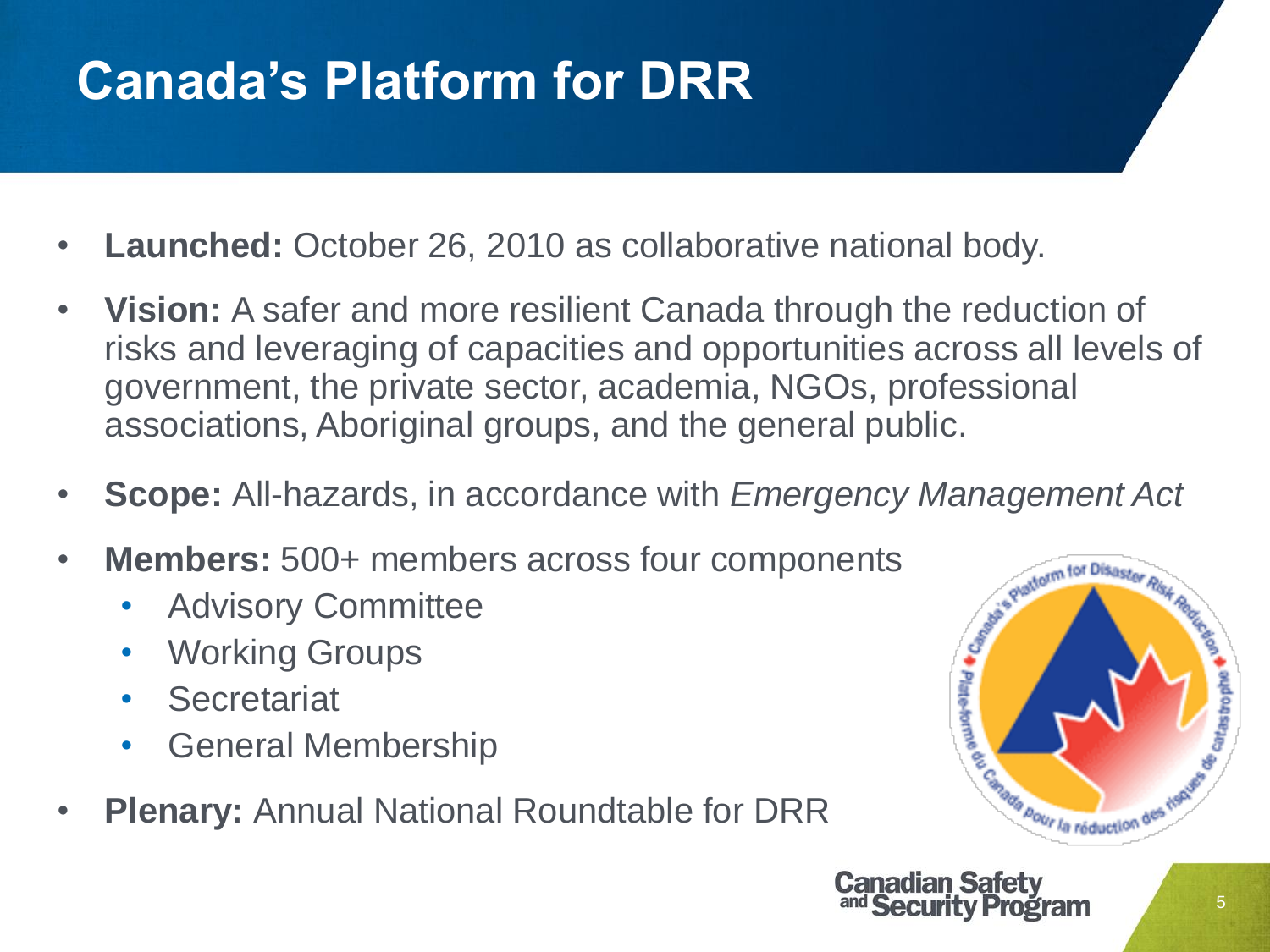#### **Canada's Platform for DRR: Advisory Committee**

A committee, consisting of representatives from key DRR sectors, guides and supports the development, implementation and operation of Canada's Platform.

| <b>Permanent</b>                                                                              | <b>Rotating</b>                                  |
|-----------------------------------------------------------------------------------------------|--------------------------------------------------|
| <b>Public Safety Canada</b>                                                                   | <b>IBM Canada</b>                                |
| <b>Federal Emergency Management</b><br>Committee                                              | University of Toronto                            |
| <b>Provincial/Territorial Senior Officials</b><br><b>Responsible for Emergency Management</b> | <b>Royal Roads University</b>                    |
| <b>National Critical Infrastructure Cross-</b><br><b>Sector Forum</b>                         | <b>Disaster Recovery Information</b><br>Exchange |
| <b>Domestic Group on Emergency</b><br><b>Management</b>                                       | <b>Canadian Risk and Hazards Network</b>         |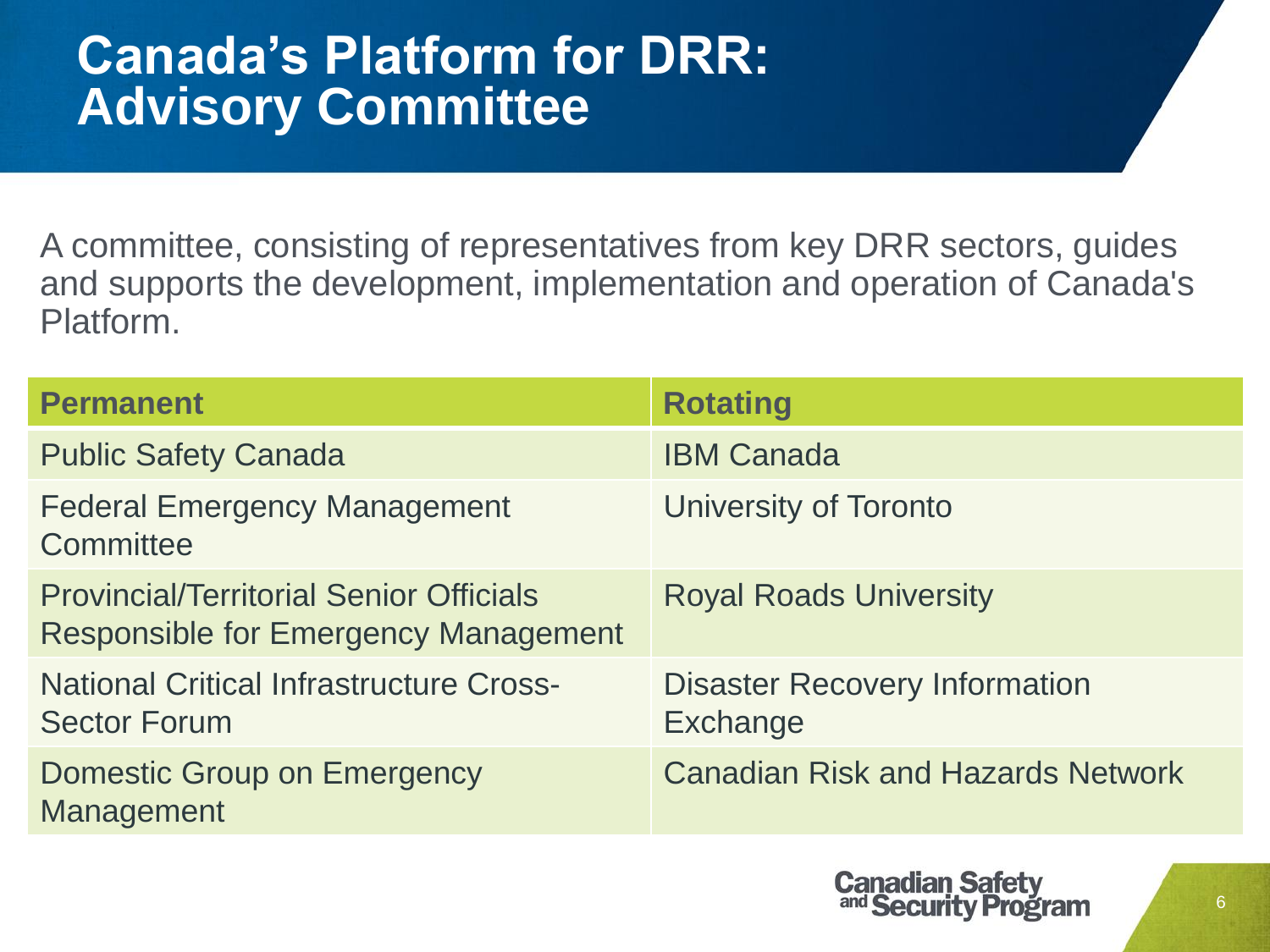#### **Canada's Platform for DRR: Working Groups**

Platform members can assemble working groups based on specific issues or priority activities. All working groups are connected to the Platform via a sponsoring Advisory Committee member.

- **1. Resilient Communities Working Group** Works to implement UN/ISDR Resilient Cities Campaign; hosts Aboriginal sub-group.
- **2. Voluntary Sector Working Group** Focused on engaging and increasing resilience of Canada's voluntary sector.
- **3. Private Sector Partnerships Working Group** Supports development of economic resilience in the private sector.
- **4. Science and Technology Working Group** Provides Platform with informed advice on relevant S&T priorities and activities.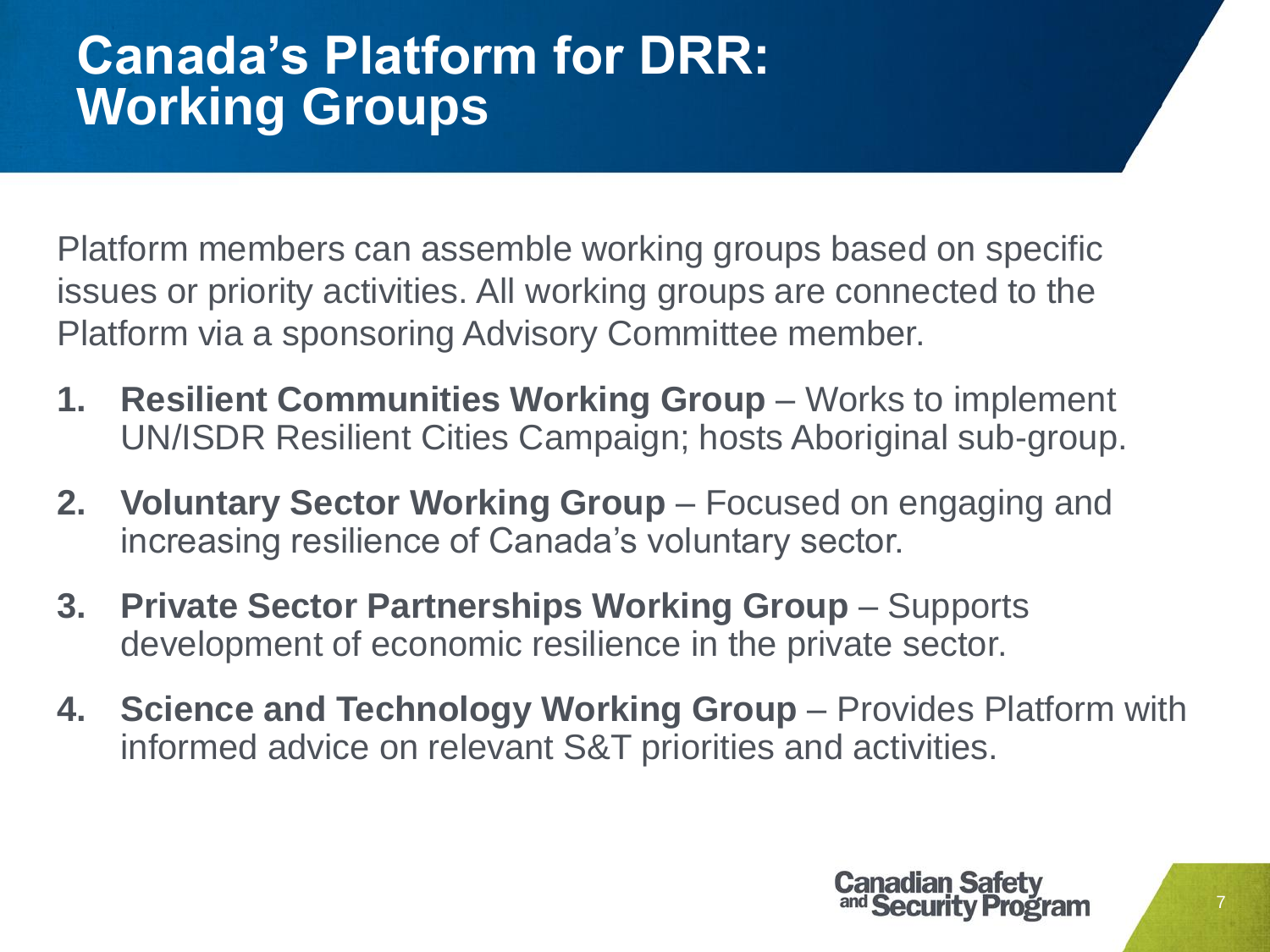#### **Canada's Platform for DRR: S&T Working Group**

#### **Co-chairs**:

- **DRDC, Centre for Security Science:** Canada launched the Canadian Safety and Security Program in June 2012, to "*strengthen Canada's ability to anticipate, prevent/mitigate, prepare for, respond to, and recover from acts of terrorism, crime, natural disasters, and serious accidents through the convergence of S&T with policy, operations and intelligence*."
- **Institute for Catastrophic Loss Reduction (ICLR) at the University of Western Ontario**: The ICLR was established by Canada's property and casualty insurance industry as an independent, not-for-profit research centre for multi-disciplinary disaster prevention research and communications.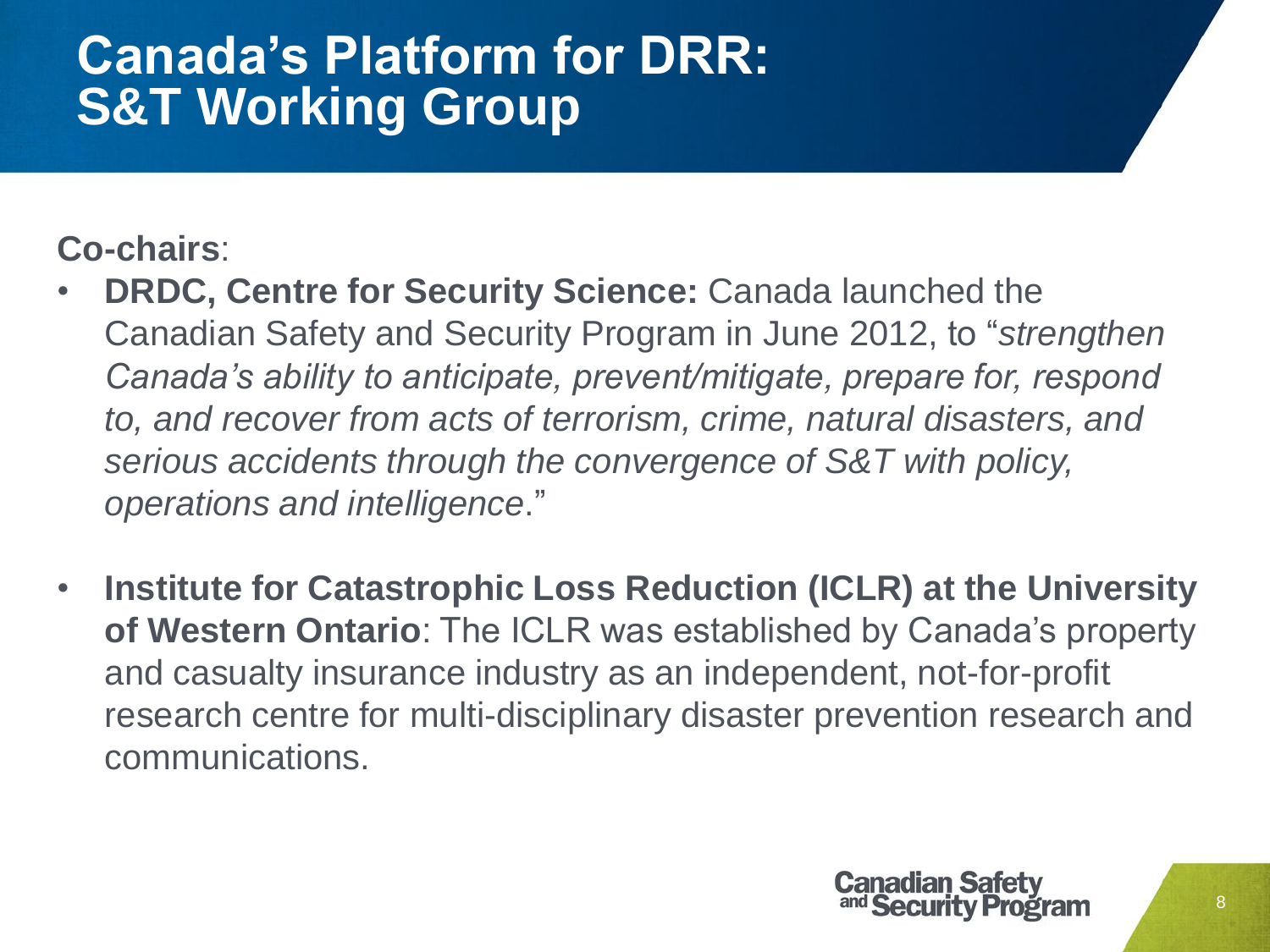#### **Canada's Platform for DRR: S&T Working Group cont'd**

Since 2010, the S&T Working Group undertook two streams of work:

- 1. Advancing distinct research projects through member institutions (e.g. Canadian Disaster Database; Canadian HAZUS; seismic loss)
- 1. Coordinating, collaborating and connecting the work of other stakeholders and working groups under the Platform.

The S&T Working Group is now entering its fifth year, and will be undertaking an exercise to re-envision its role in light of 3rd World Conference on DRR, this may include:

- Focus on role as national DRR research hub;
- Developing consolidated national DRR research priorities; and
- Supporting implementation of national a aggregate risk and resilience assessment.

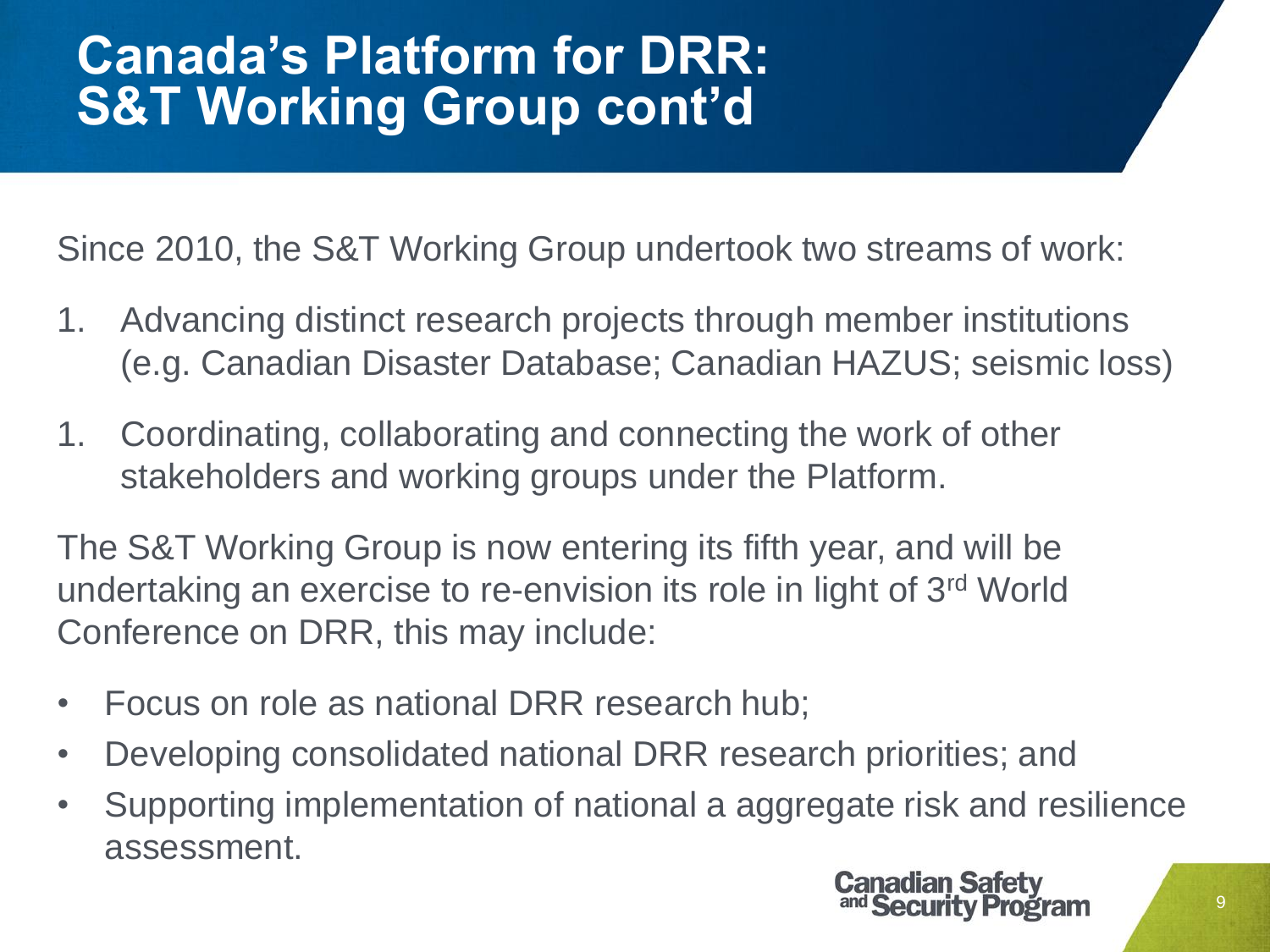#### **IRDR**

Areas of particular interest to the S&T Working Group:

- **Existing:** IRDR Risk Interpretation and Action (RIA) Working Group Canada is increasingly looking to close the gap between knowledge and behavioural change in DRR. Specifically, exploring how best national and regional governments can support local resilience.
- **New:** Social Innovation and Social Finance a research agenda focused on using alternative finance mechanisms (i.e. social impact bonds, catastrophic loss bonds; disaster insurance etc.) to positively transfer disaster financial exposure and incentivize behavioural change.